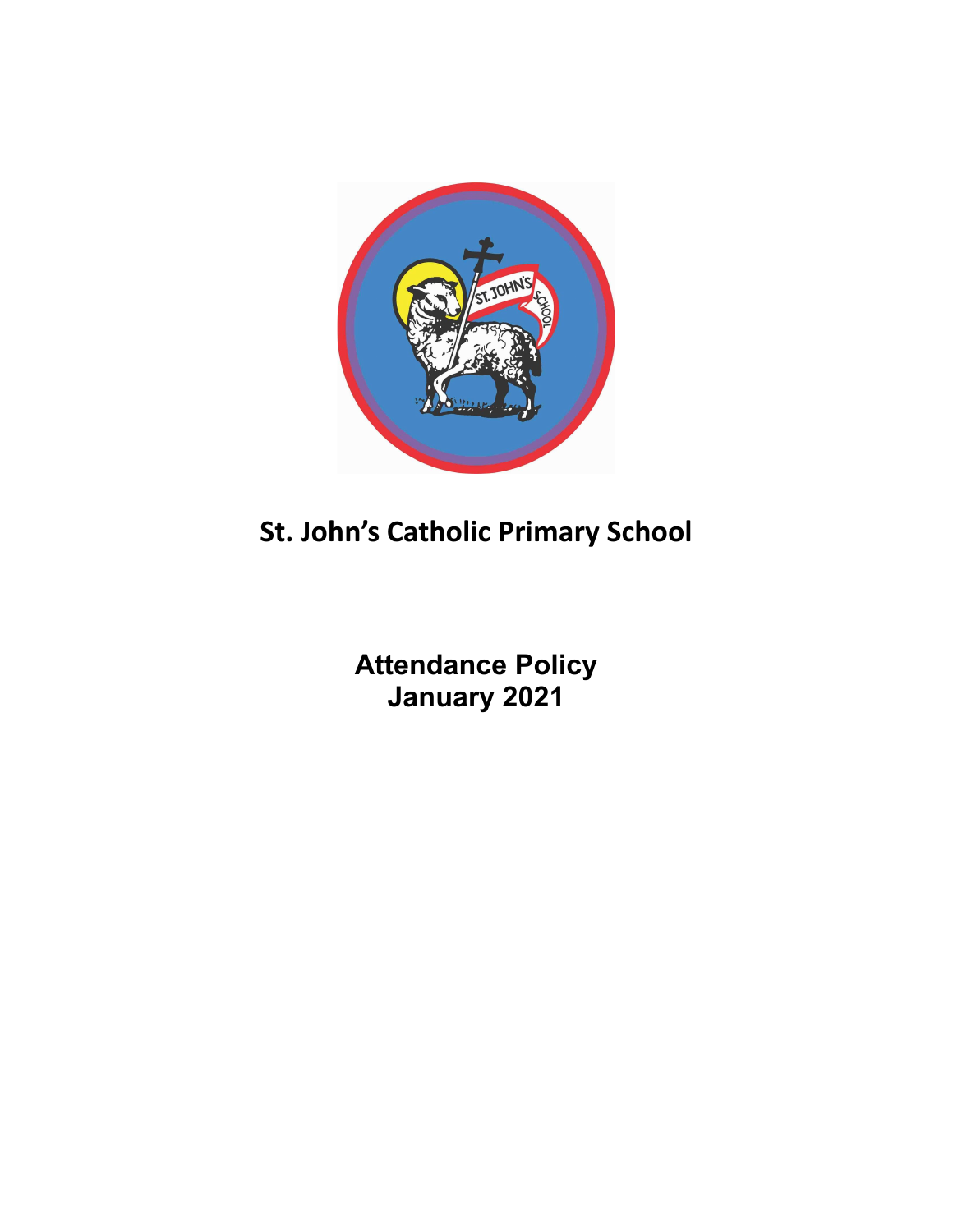# **Attendance Policy**

#### **Meeting your communication needs:**

We want to ensure that your needs are met. If you would like this information in any other format, please contact the school office.

At St John's Catholic Primary School we believe that outstanding attendance and punctuality is essential if pupils are to take full advantage, receive the greatest benefit from their education, raise attainment and gain the appropriate skills which will equip them for life. The school aims to achieve outstanding attendance by operating an attendance policy within which staff, pupils, parents and partner agencies can work collaboratively. We aim for a nurturing environment that enables and encourages all members of our school to reach out for excellence which is facilitated by each child being at school every day that it is open, and arriving on time.

#### **The government expects:**

Schools and local authorities to:

- Promote good attendance and reduce absence, including persistent
- absence;
- Ensure every pupil has access to full-time education to which they are
- entitled; and,
- Act early to address patterns of absence.
- Parents to perform their legal duty by ensuring their children of compulsory
- school age who are registered at school attend regularly.
- All pupils to be punctual to their lessons.

https://www.gov.uk/government/uploads/system/uploads/attachment\_data/file/564599/s chool attendance.pdf

#### **Duty of parents to secure education of children of compulsory school age.**

The parent of every child of compulsory school age shall cause him to receive efficient full time education suitable—

(a) to his age, ability and aptitude, and (b) to any special educational needs he may have, either by regular attendance at school or otherwise. <http://www.legislation.gov.uk/ukpga/1996/56/section/7>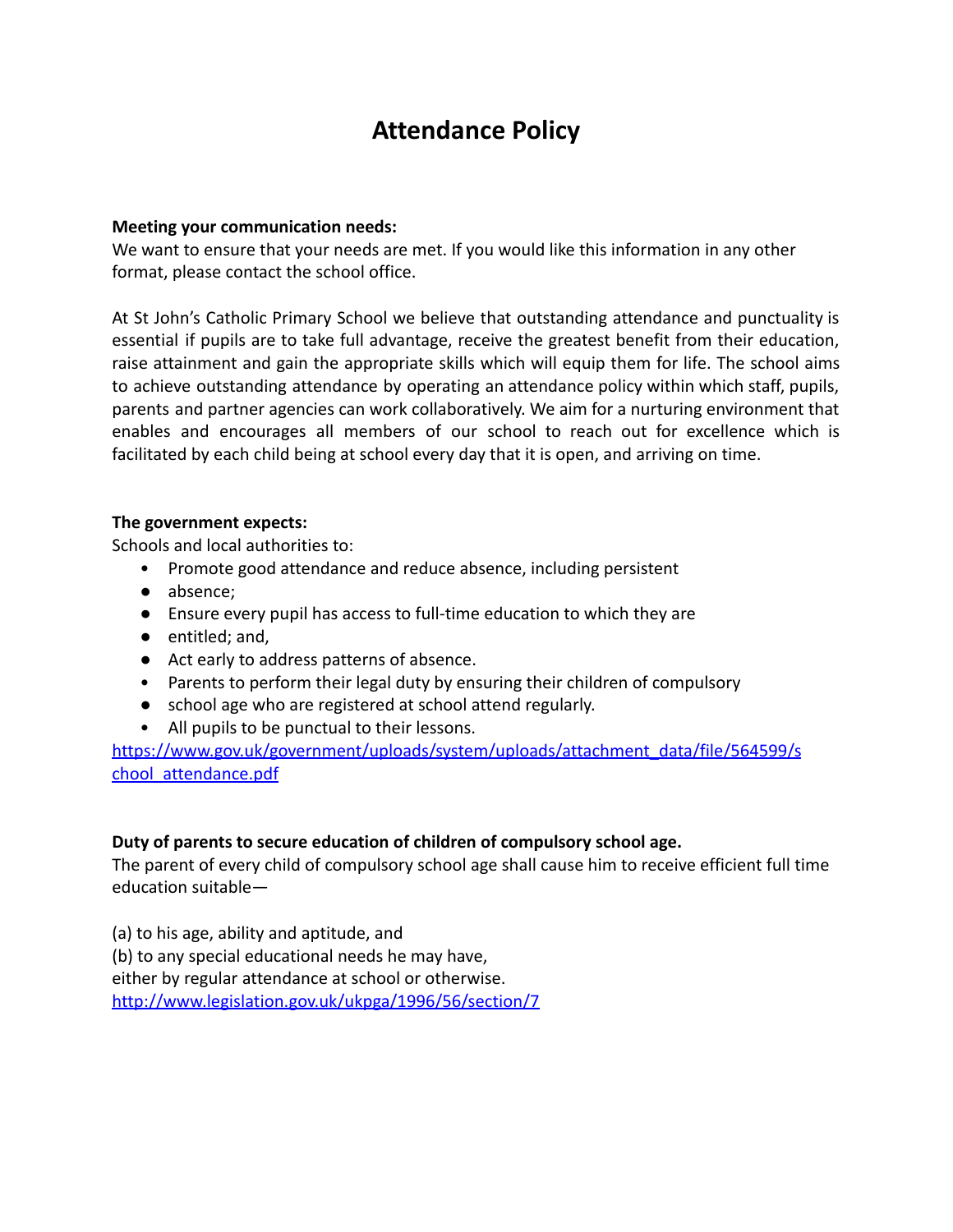## **INTRODUCTION**

Regular attendance at school is essential to promote the education of all pupils. The school's ethos demonstrates that children feel that their presence in school is important, that they are missed when they are absent or late. The school will take appropriate action when necessary in order to promote the aims of the policy.

#### **AIMS**

- To maximise attendance of all children.
- To provide an environment which encourages regular attendance and makes
- attendance and punctuality a priority for all those associated at the school.
- To monitor and support children whose attendance is a cause for concern and work
- in partnership with parents and carers to resolve any difficulty.
- To analyse attendance data regularly to inform future policy and practice.
- To work closely and make full use of the support from the wider community
- including the Education Welfare Service and multi-agency teams.

#### **ROLES AND RESPONSIBILITIES**

The following people have key responsibilities in the pursuit of high levels of attendance and punctuality:

#### **Governors**

- To set and monitor progress towards annual targets for attendance.
- To evaluate the effectiveness of the Attendance Policy.

## **Headteacher and Pastoral Lead**

- To ensure that effective systems are in place to accurately reflect individual pupil and group and whole school attendance patterns.
- To monitor individual pupil, group and whole school attendance and punctuality.
- To work in partnership with key agencies if attendance and / or punctuality is an issue.
- To provide Governors with information to enable them to evaluate the success of policy and practice.
- To write to parents/carers regarding any concerns about their child's attendance.
- To arrange meetings with parents/carers to discuss support and set targets for those experiencing attendance difficulties.

#### **Class Teacher**

- To provide an accurate record of the attendance of each child in their class.
- To record the reasons for absence given to them on SIMs.
- To respond promptly to any issue raised in the weekly analysis of registers by office staff.
- To organise work to be sent home for children in their class who are expected to be absent for an extended period through sickness.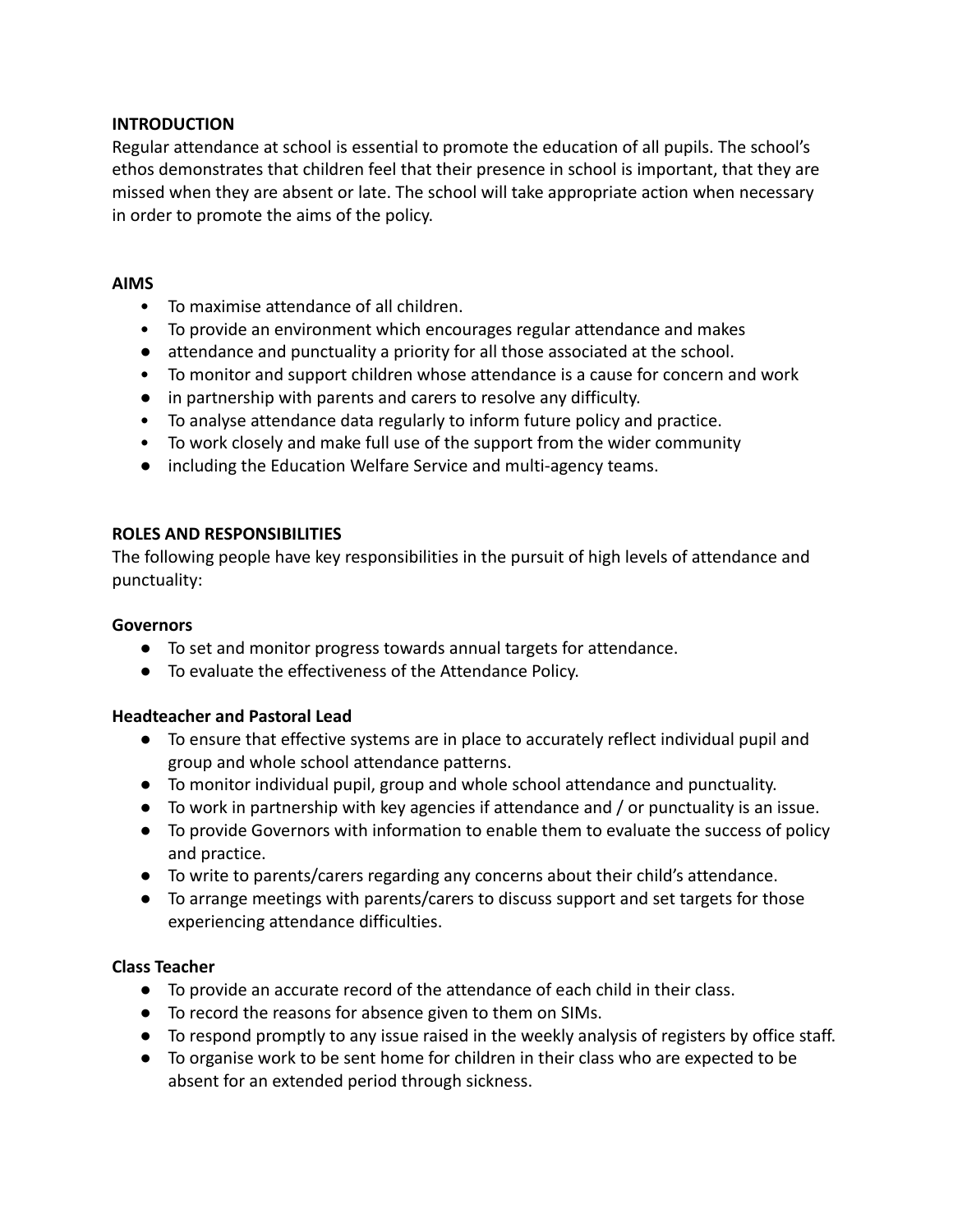# **Office Staff**

- To prepare, manage and coordinate the use of the SIMS Attendance Manager System.
- To monitor and track attendance patterns for all children and prepare relevant attendance reports when necessary.
- To contact parents/carers by text or telephone on each day of their child's absence to establish the reason.
- To ensure that a satisfactory reason for every absence has been established for each child at the end of each week.
- To make a judgement in conjunction with the Headteacher whether an absence is authorised or unauthorised.

# **Education Welfare Officer**

- To enforce the law regarding school attendance.
- To support the whole school response to attendance through regular meetings and monitoring individual children's attendance.

## **Parents**

- To ensure that at least 2 contacts are given to the school by parents/carers
- To support children in their attendance
- See appendix 1 for copy of attendance agreement signed by parent/carer

# **ADMINISTRATION**

- The School uses the Attendance Manager provided by SIMS to store and monitor its legal responsibilities in relation to attendance.
- Registers are a vital legal document and teachers are required by their contractual duties to take an attendance register at the beginning of both the morning and afternoon sessions.
- Registers must be completed carefully and accurately, as they provide a record of a pupil's attendance. Failure to complete a register accurately leaves the school vulnerable to complaint from parents or carers and constitutes a risk if an emergency evacuation has to take place.

# **ABSENCE**

# **Lateness**

- Pupils arriving after 9am must report to the school office so that their attendance can be recorded accordingly.
- Pupils arriving after the register has been closed at 9.00 am, will be considered as late and as such marked as 'L' on the school register. They must report to reception (at the front of school) and be signed in by a parent/carer.
- Pupils arriving after 9.30 am will be marked as a 'U' on the school register. This will be considered an unauthorised absence unless a satisfactory reason is given.
- Action to address lateness will be taken in line with the school's strategy to improve punctuality.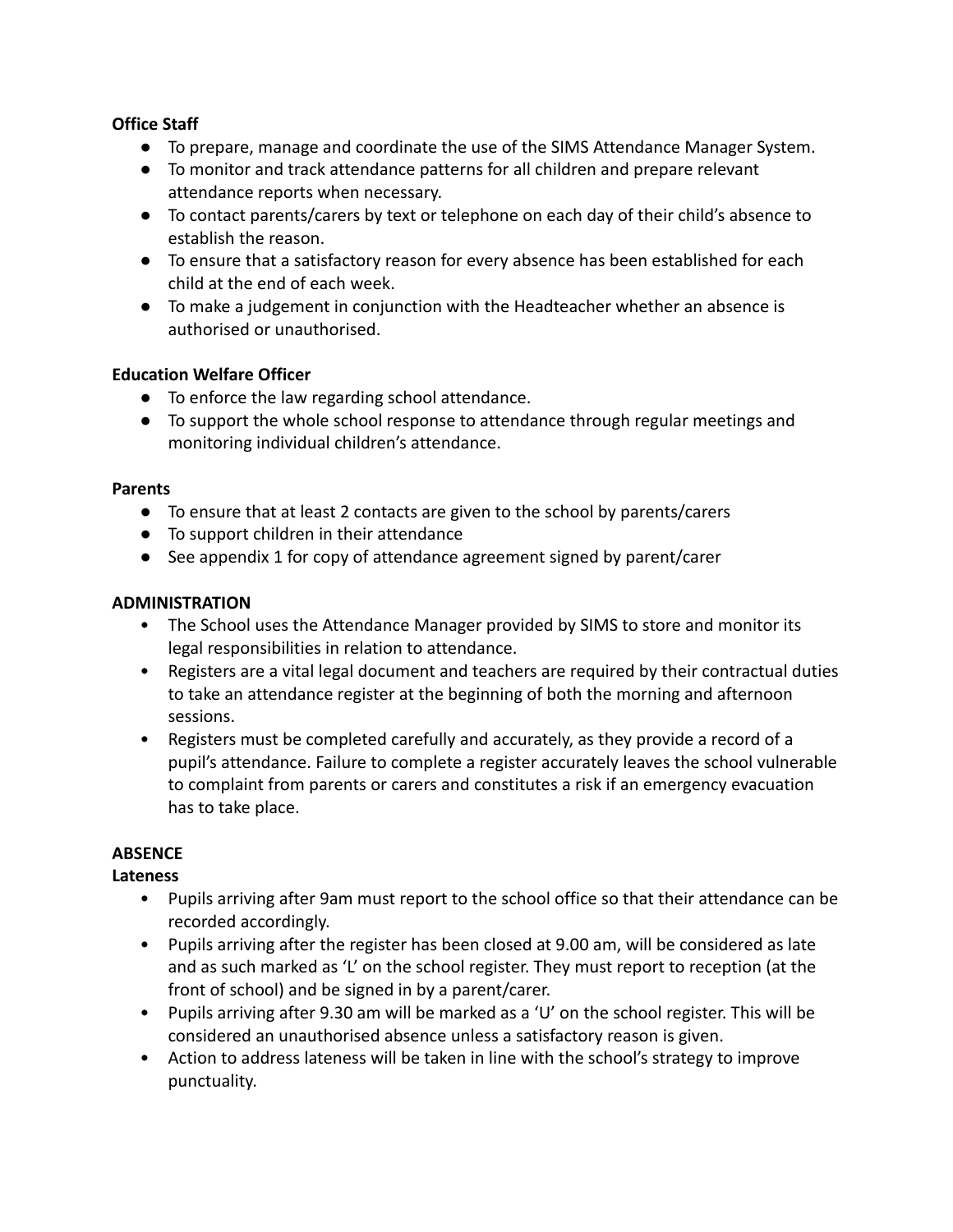#### **Illness**

- Parents/carers are to contact the school on the first day of absence to provide the reason for absence and on each subsequent day to keep the school informed.
- Parents/carers should provide a written explanation on their child's return to school where they have not contacted the school office. The absence will then be marked as 'I' on the school register
- If a child is to be absent due to illness for more than 3 days the school requests that medical evidence be provided in order to authorise the absence. Medical evidence can take the form of prescriptions, appointment cards, etc. (Not doctors' notes)
- Where office staff are not made aware of the reason for a child's absence they will, wherever possible, contact parents/carers by text/telephone on each day of absence. If a reason cannot be established the absence will be marked as 'O' unauthorised. Contact will be made with parents/carers to establish the reason for absence.
- If any member of staff is concerned about a reason for absence, the DSL or DDSL will be informed.

#### **Medical or Dental Appointments**

• Absence from school due to a medical or dental appointment will be considered as an authorised absence where appointment cards/copies of appointment letters are provided. If this cannot be provided an absence request form must be completed and returned to school prior to the appointment. The school encourages parents/carers where possible to arrange appointments out of school time. Children should only be out of school for the minimum time necessary for the appointment.

#### **Holidays in term time**

Headteachers cannot and will not authorise school absence purely for the reason of a family holiday. If you feel you have an exceptional circumstance please speak to the school in the first instance. You must complete an absence request form detailing the reasons as to why your child will be absent during the school term.

Applications can be considered up to 5 days, if there has been no previous authorised absence application within the academic year, attendance is above 96% and there are no unauthorised absences on the child's records.

Please note we advise that you do not plan for your child to be absent from school without gaining prior agreements from the school first. The school cannot retrospectively authorise absence from school under any circumstances.

Parents are legally responsible for ensuring their children receive education in accordance with section 7 of the Education Act 1996 and if on a school roll that they regularly attend school.

# **What is absence from school for exceptional circumstances? Exceptional circumstances could include:**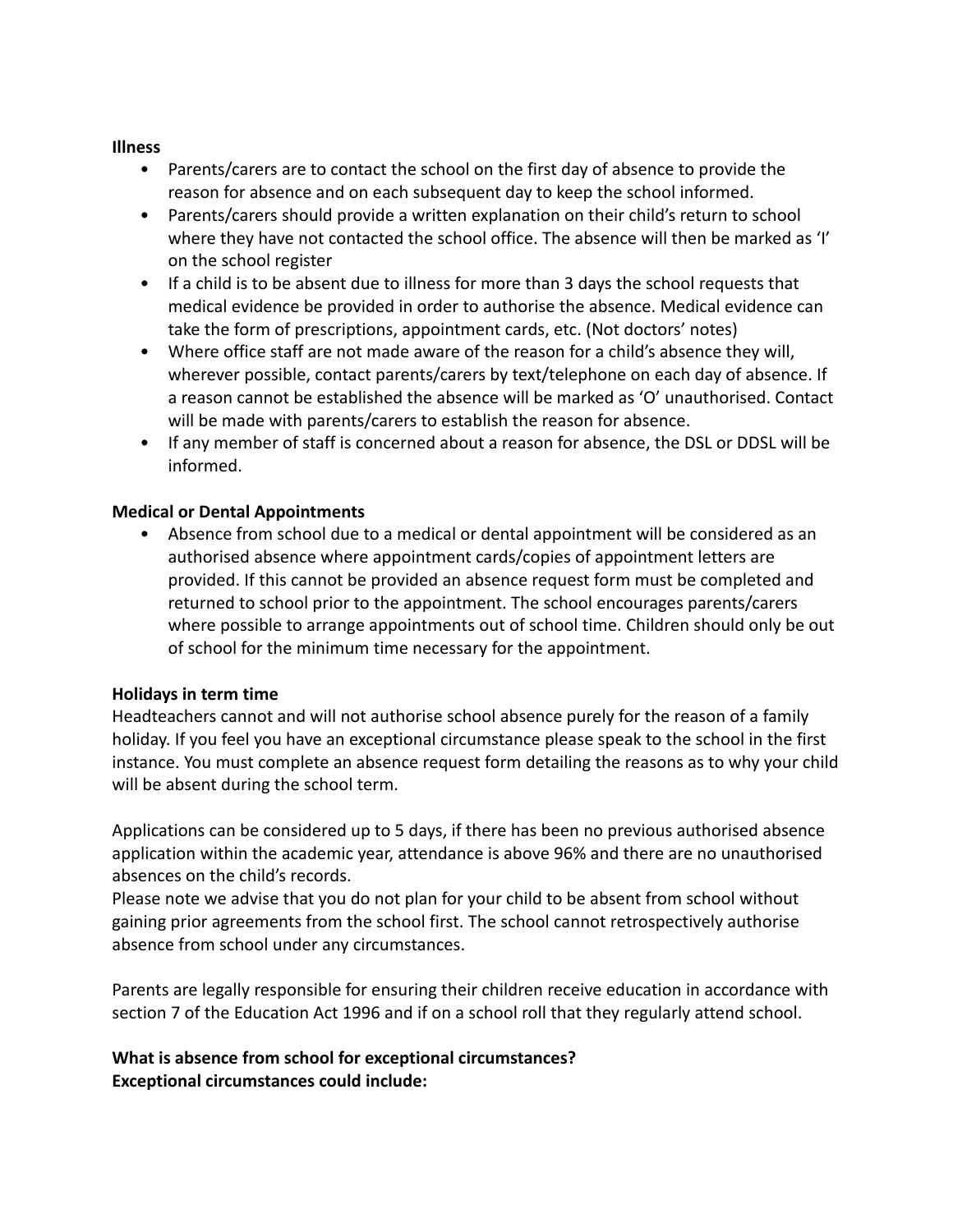• Service personnel returning from a tour of duty abroad where it is evidenced the individual will not be in receipt of any leave in the near future that coincides with school holidays.

• Where an absence from school is recommended by a health professional as part of a parent or child's rehabilitation from a medical or emotional issue.

- The death or terminal illness of a person close to the family
- To attend a wedding or funeral of a person close to the family

Where there are exceptional and unforeseen circumstances that fall outside of the above, the Headteacher will consult with the Education Welfare Officer prior to the absence being authorised. In all instances an absence request form must be completed before the absence (forms available from the school office and on the school website attendance page)

**Please note:** Evidence will be required in each case. Only one absence per academic year will be considered and your child's attendance must be above 96% unless medical evidence is provided for all absences.

#### **Penalty notices.**

Penalty notices will be used as a deterrent to prevent a pattern of unauthorised absences developing. Fines are issued for unauthorised absences of 5 days or ten sessions. As each day is split into 2 sessions this is equal to 10 sessions. <https://www.gov.uk/school-attendance-absence>

Should the school decide not to grant leave of absence and parents still take their child out of school the absence will be recorded as unauthorised and may be subject to a Penalty Notice fine by the Local Authority.

• Fine: Your local council can give you a fine of £60 for each child taken out of school, which rises to £120 if you do not pay within 21 days. If you do not pay the fine after 28 days you may be prosecuted for your child's absence from school.

• Prosecution: You could get a fine of up to £2,500, a community order or a jail sentence up to 3 months. The court also gives you a Parenting Order.

<https://www.gov.uk/school-attendance-absence/legal-action-to-enforce-school-attendance>

#### **REWARDS**

- Children who achieve 100% attendance each week are entered into a prize draw to take Daisy, our wellbeing dog for a walk around the grounds.
- Children who achieve 100% or 96% and above attendance receive a certificate at the end of each term. If your child has significantly improved their attendance during a term, they will also be rewarded with a certificate.
- Good and improved attendance is rewarded in a tangible way with, for example, positive comments and discussion with pupils and parents/carers about improved attainment and social interactions.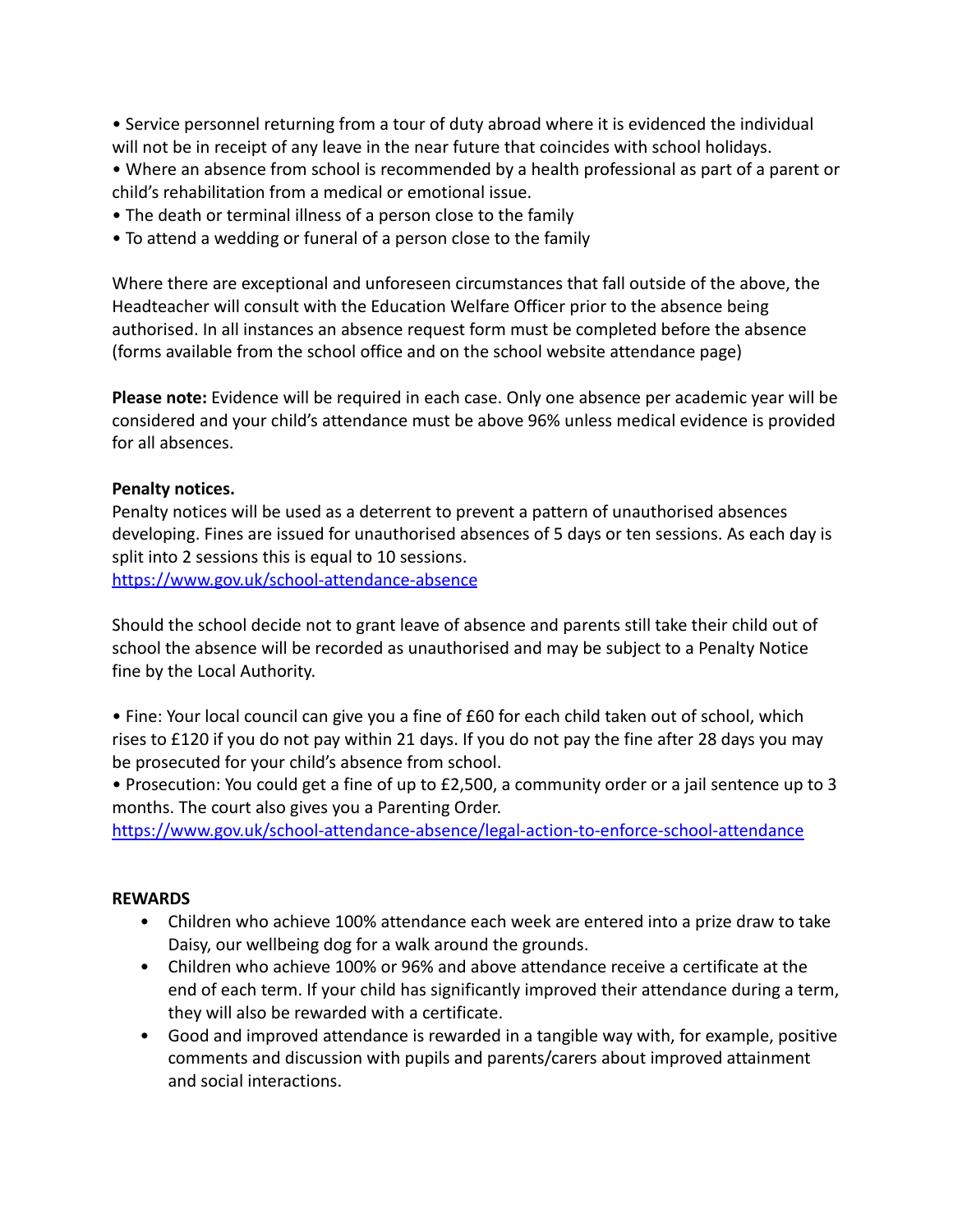- Attendance is promoted in school through assemblies and class lessons and the newsletter and school Dojo is used to promote the class with the highest attendance each week
- Children are issued with a certificate at the end of the year if they achieve 100% attendance or 96% and above.
- \*Absence for self isolation and other Covid-related safety guidelines are not included in calculating attendance figures.

# **ATTENDANCE CODES**

The following codes will be used to indicate the reason for absence: L Late (between 9 and 9.30 or after 9.30 if authorised) U Late (after 9.30 – unauthorised absence) B Educated off site (not Dual reg) X Covid isolation D Dual registered S Study Leave I Illness M Medical – hospital admission, dental, optician, hospital, doctors C Other authorised absence –bereavement, exceptional circumstances G Unauthorised holiday absence O Unauthorised absence P Approved Sporting Activity V Educational Visit or Trip J Interview (visiting a proposed school) R Religious Observance E Excluded N No reason yet provided for absence T Traveller Absence

# **REPORTING, MONITORING AND EVALUATION**

All absences both authorised and unauthorised, will be reported to the parent/carer at the end of the academic year within their child's report. So that parents can benchmark their child's attendance the Governing Body agree targets of attendance in line with national policy. These are outlined below.

| 100%            | Excellent      |
|-----------------|----------------|
| $98\% - 99.9\%$ | Very Good      |
| $96\% - 97.9\%$ | Good           |
| 94% - 95.9%     | Unsatisfactory |
| Under 94%       | Concerning     |
| Under 90%       | Inadequate     |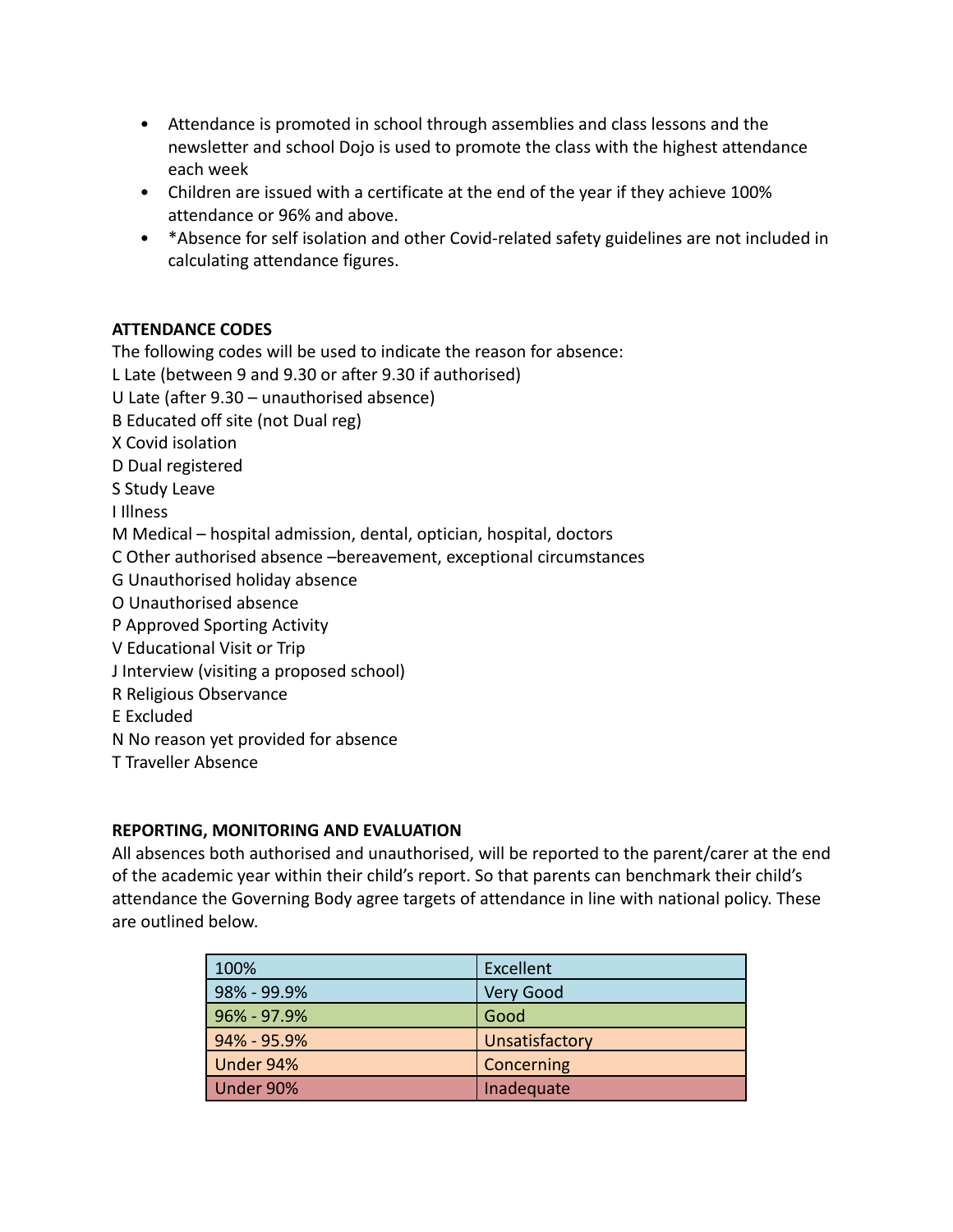Children whose attendance is less than 96% are monitored. Children who have less than 93% will be required to provide medical evidence for all absences in order to consider authorising them and will be invited into school to discuss ways of improving attendance. If absence continues and is not authorised, the school will make a referral to the Education Welfare Department. In every case a pupil will have had a minimum of 10 sessions (5 school days) lost to unauthorised absence during the previous six months up to and including the day the Education Welfare Service is notified. Please see appendix 2.

Attendance data will be collected monthly to establish patterns of irregular attendance. This will include children with:

- Incomplete weeks
- Monday and Friday absences
- Lateness; periods of extended absence
- Periods of unauthorised absence

• Children who are persistent absentees (School-age pupils are persistent absentees if they miss more than 10% of their possible sessions in a school year)

This data will be discussed with the Safeguarding team as part of the regular meetings. The Headteacher and the Safeguarding and Attendance team will discuss the impact of the School's Attendance Policy and the strategies used to promote good attendance annually. The Headteacher will recommend an attendance target to the Governors. The Governors will then set an annual target of attendance which is reviewed annually.

#### **Monitoring and Review**

This policy will be reviewed annually and approved by the governing board

**Date agreed:** January 2021 **Date of next review:** January 2022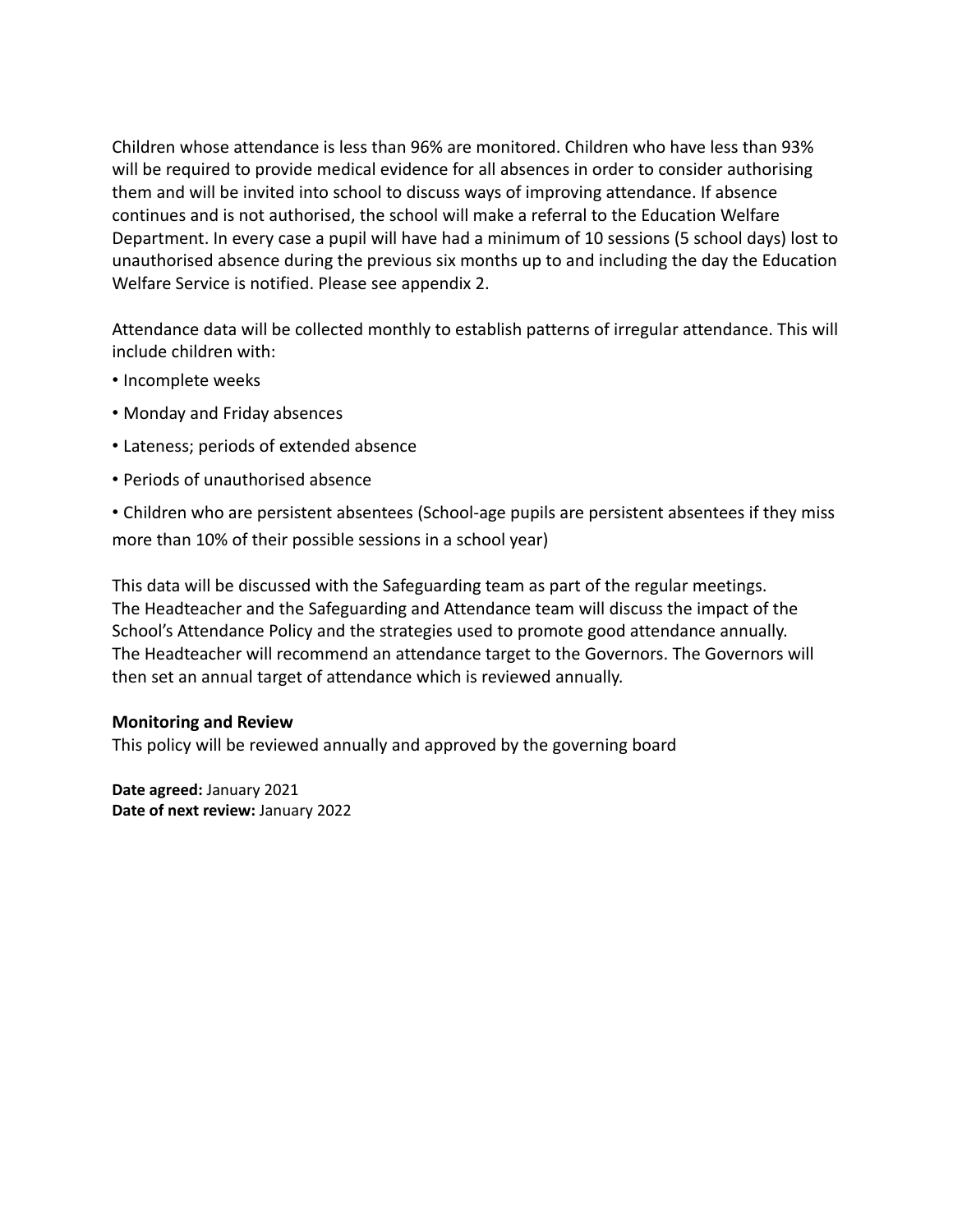# **Appendix 1**

## **1. Attendance Agreement**

#### **Times of the School Day**

8.00am-8.30am: Breakfast club 8.30 - 8.45am: Gates are open for children to come into class and start reading activities 8.45am: Official registration for start of the day 10.30am-10.45am: Morning Break 12.00 noon - 1pm: Lunchtime 3.00pm: School ends

School begins promptly at **8:45 am**. If your child arrives after this time they **must** report to reception in order to be marked present. If your child has not arrived at school by **9:30am** and the office has not been advised as to why your child is absent, a text/phone call will be made to establish why your child is not in school. If your child arrived after 9am they are marked as late (L). Registers close at 9.30am. Any child that arrives after 9.30am is marked as late after registers close (U). This is classed as an unauthorised absence.

# **It is important that we are notified of your child's absence daily. If you do not notify school of the absence, the mark given will be unauthorised.**

If your child has 10 sessions (5 days) of unauthorised absence this can lead to a referral to the Education Welfare Department. If your child has to attend a doctor's/hospital appointment, the school needs to be notified before the appointment and any appointment cards/letters need to be presented to the school office.

# **You can only allow your child to miss school if either:**

They are too ill to come to school (please note school can administer your child's medicine with your prior consent) or you have advance permission from the school (completed the absence request form.) The forms are available from the school office.

#### **Holidays:**

Headteachers **may not** grant any leave of absence during term time unless there are exceptional circumstances. Please note that a family holiday is not classified as an exceptional circumstance.

**Should the school decide not to grant leave of absence and parents still take their child out of school the absence will be recorded as unauthorised which may be subject to a Penalty Notice fine by the Local Authority of £60 per parent, per child. This fine will increase to £120 if not paid within 21 days. Failure to pay the £120 fine within the period 22 to 28 days may lead to Court proceedings.**

Please contact the school in the first instance if you have any worries or concerns regarding your child's attendance. We will, as always, do our very best to help.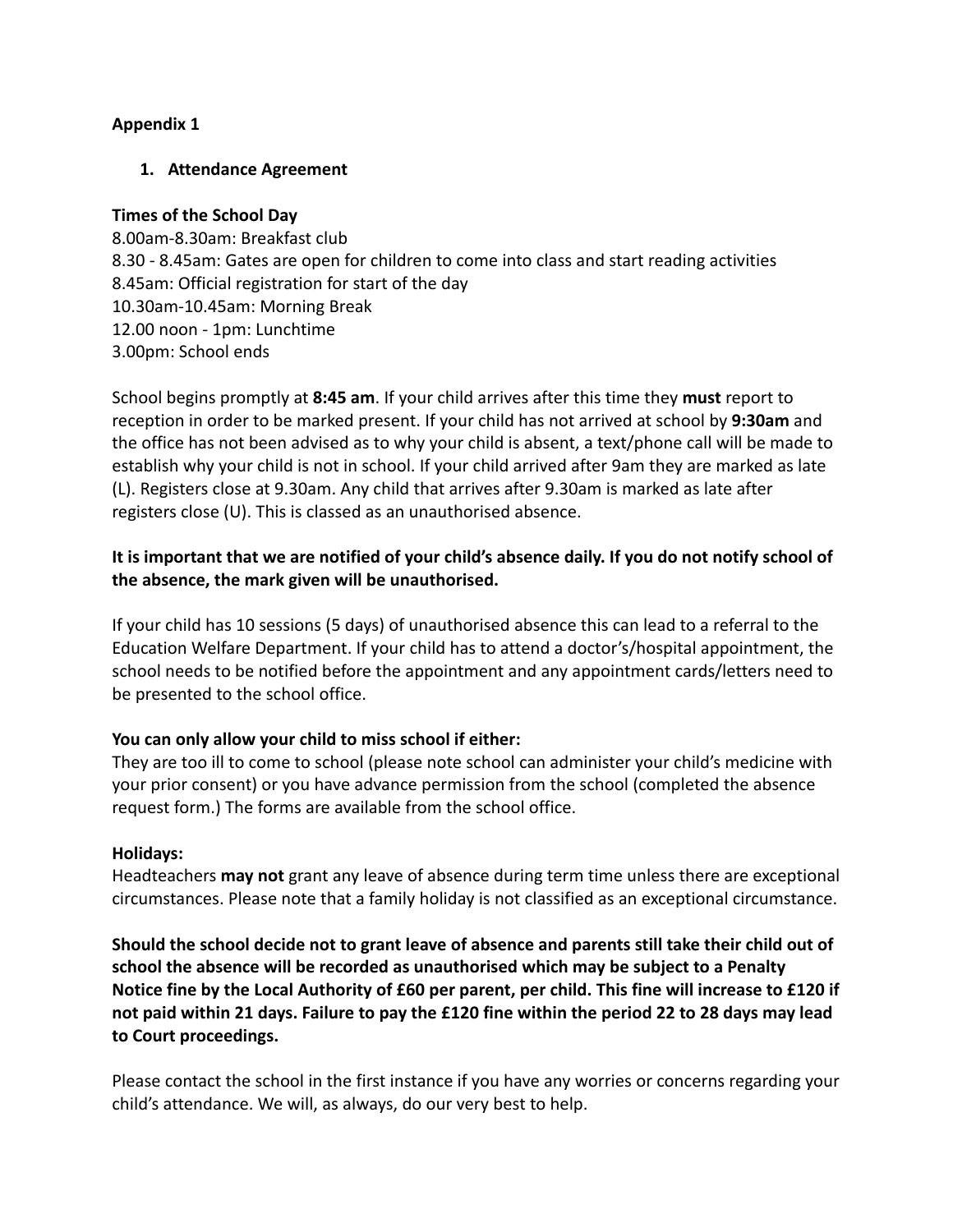# **2. Attendance Commitment**

Parents/carers must:

- Ensure their children attend regularly and arrive on time
- Notify the school **each day** their child is absent as soon as possible on that day by phoning 01209 713944
- Provide evidence of any medical appointments to the school office in advance of appointments
- Complete a medicine consent form (available at the school office) to enable staff to administer medicine to your child so that they can stay in school
- Attend any appointments that are made to discuss punctuality and attendance
- Ensure that the school office is updated with any changes to your contact details
- Communicate with the school if there are any issues you feel will affect your child's attendance